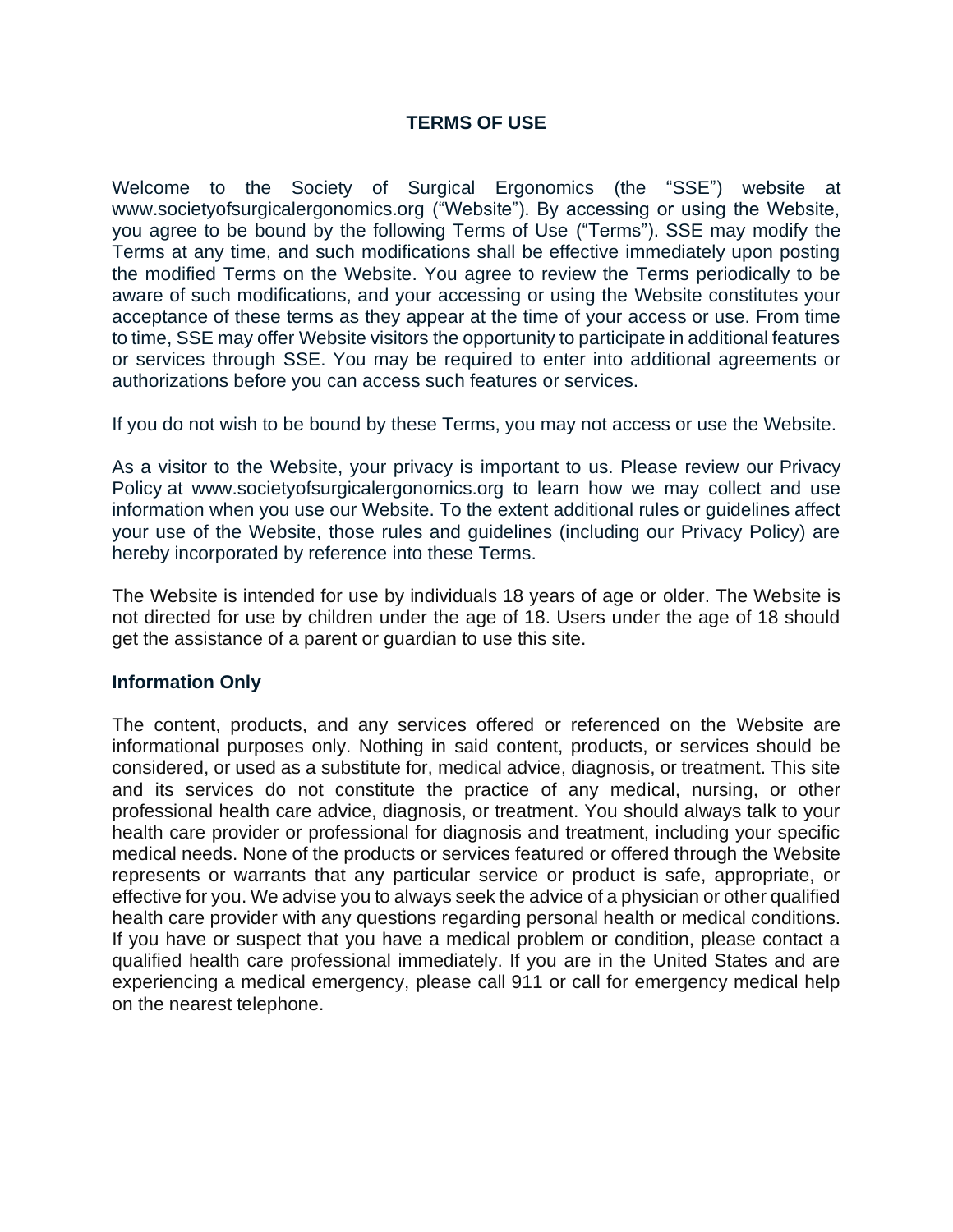# **Content**

We make no representations or warranties, express or implied, with respect to the information provided on this Website, whether provided by the SSE, our employees, contractors, or other parties. For purposes of these Terms, "content" is defined as any information, communication, published work, text, photo, video, graphic, music, sound, or other material that can be viewed by users on our Website. The SSE assumes no liability or responsibility for any errors or omissions in content on the Website or sent to you as a result of your subscriptions on the Website. We may periodically add, update, and delete content from this Website without notice.

# **Membership Login and Security**

In order to the access some services of the Website and manage your membership, registration is required. Our account registration page requests certain personal information from you ("Registration Info"). You will have the ability to maintain and periodically update your Registration Info as you see fit. By registering, you agree that all information provided by you as Registration Info is true and accurate and that you will maintain and update this information as required in order to keep it current, complete, and accurate.

If you register for an account on the Website, you agree that you are responsible for maintaining the security and confidentiality of your password and that you are fully responsible for all activities that occur under your account. Therefore, you must take reasonable steps to ensure that others do not gain access to your password and account. Our employees will never ask you for your password.

We caution you against giving out any personally identifying information about yourself or anyone else in your user-generated content. In an effort to preserve your privacy, we agree to treat any personally identifying information that you submit through the Website in accordance with the terms outlined in our Privacy Policy at www.societyofsurgicalergonomics.org.

# **Third-Party Sites and Services**

The material and links to third-party websites and resources that are be included on this Website are provided for informational purposes only. Our Website may also feature certain services provided by third parties. The SSE's use of third-party content or services on our Website, or our links to third-party content or services, should not be interpreted as endorsement or approval by the SSE of the organizations or parties providing these sites or their content, products, or services. You acknowledge and agree that we are not responsible for, and we make no representations or warranties, express or implied, regarding any third-party site, any services provided by third parties on our Website, or via links to other sites, including any representations or warranties as to accuracy or completeness. You further acknowledge that any reliance on representations and warranties provided by said third parties will be at your own risk. You expressly agree to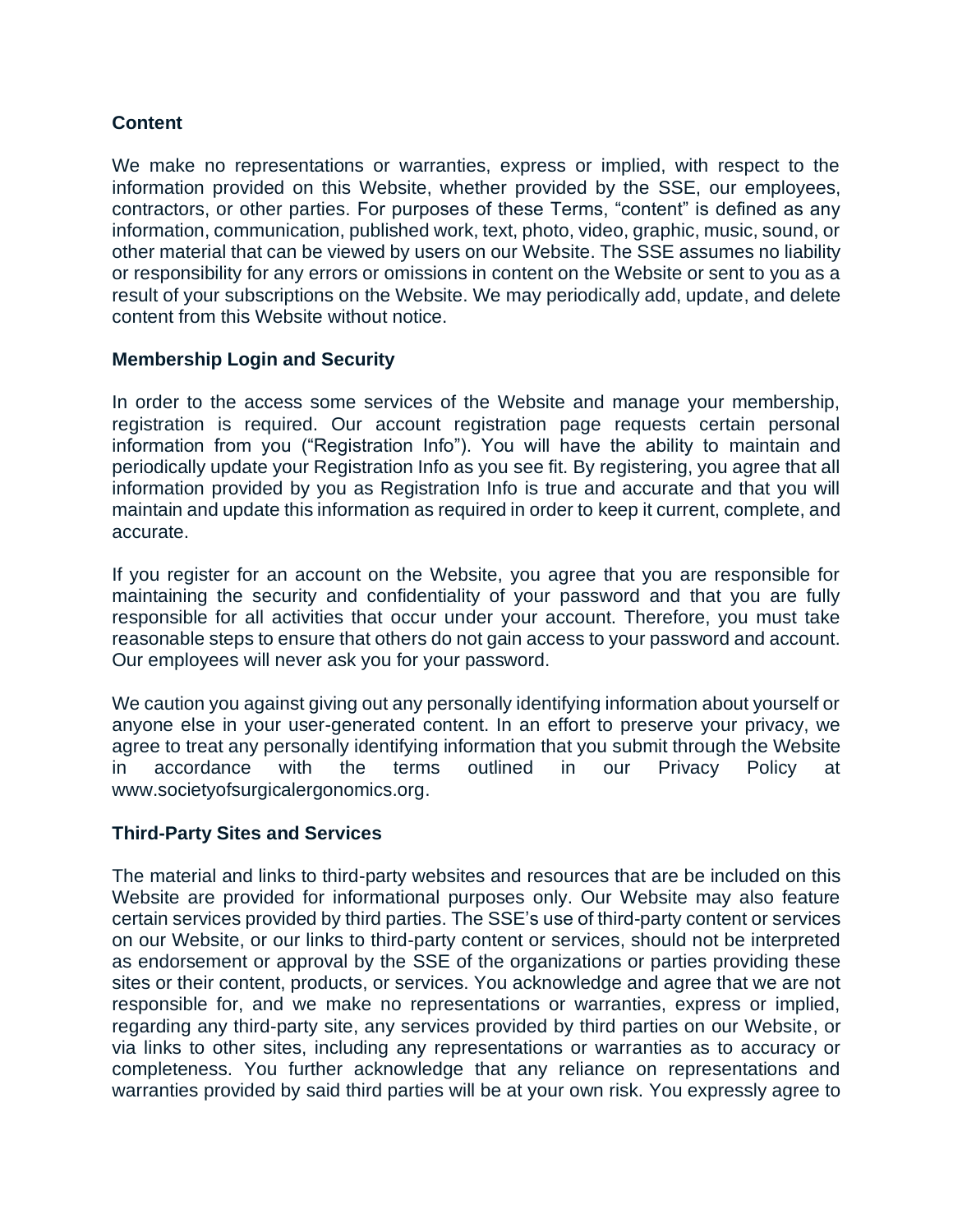hold us harmless for any claims of damage arising from any content, product, or service provided by any third party.

## **Links to the Website**

Unless otherwise prohibited under these Terms, you are granted a license to create hyperlinks to content on the Website, provided that the hyperlink accurately describes the content as it appears on the Website. When a page of our Website is accessed from a link featured on your website, each page within our Website must be displayed in full (including all trademarks, branding, advertising, and promotional materials), without any accompanying frame, border, margin, design, branding, trademark, advertising, or promotional materials not originally displayed on our page.

# **Proprietary Rights**

All content on the Website is subject to intellectual property rights, contractual, or other protection. The intellectual property rights are owned by us or our licensors. No content may be copied, distributed, republished, uploaded, posted, or transmitted in any way except as provided expressly in these Terms or with our prior express written consent. Any use of the content other than as permitted by these Terms or any other unauthorized use of the content may make you liable to us or our licensors for violation of intellectual property rights, including but not limited to intentional infringement of our copyright and trademark rights. You acknowledge and agree that content contained on the Website or information presented to you through the Website may be protected by copyrights, trademarks, service marks, patents or other proprietary rights and laws. Our trademarks or service marks include, but are not limited to, "Society of Surgical Ergonomics." All other trademarks are the property of their respective owners. Nothing in these Terms grants you any right to use any of the SSE's trademarks, service marks, logos, and/or our name, or those of our licensors or referenced third parties.

We grant you a limited, revocable, nonexclusive license to use the content on the Website solely for your own personal use and not for republication, distribution, assignment, sublicense, sale, preparation of derivative works, or other use. You may not use any content from the Website for commercial use. You agree not to copy the Website or content located on the Website; to reverse engineer or break into the Website; or to use content, products, or services in violation of any law. Any use of the Website or the content contained therein other than as specifically authorized in these Terms, without our prior written permission is strictly prohibited and will terminate the license granted herein. Unless explicitly stated herein, nothing in these Terms shall be construed as conferring to you, whether by implication, estoppel, or otherwise, any title or ownership of, or exclusive use-rights to, any intellectual property or other right and any goodwill associated therewith. We reserve the right, without notice and in our sole discretion, to terminate your license to use the Website at any time and to block or prevent your future access to, and use of, the Website.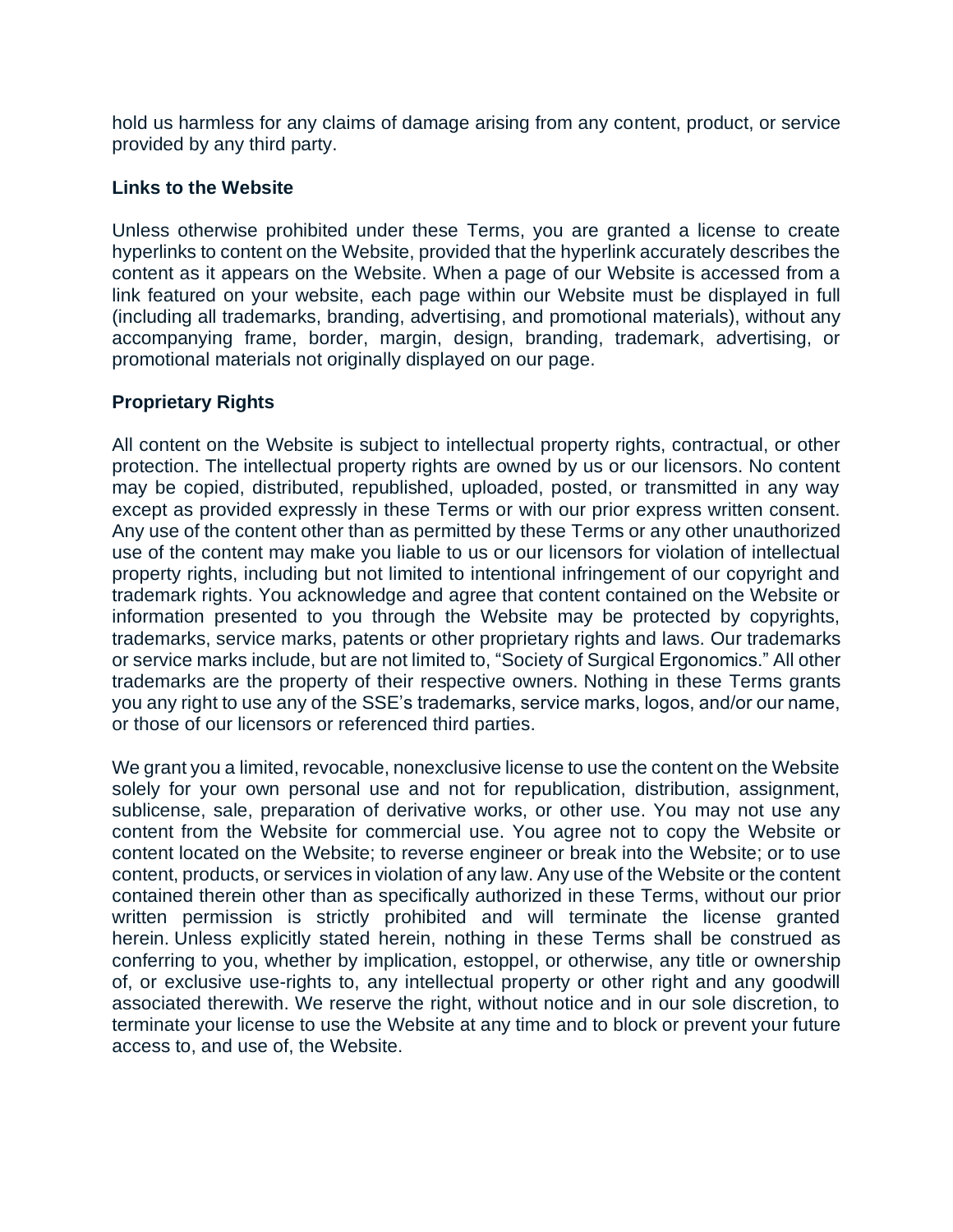# **Restricted Activities**

Except as expressly authorized by the SSE, you agree not to modify, distribute, copy, reproduce or create derivative works, or exploit for any commercial purpose, any content or materials or any portion of the Website, in whole or in part. In addition, you agree that you will not (i) use the Website to allow, enable, or otherwise support the transmission of mass unsolicited, commercial advertising or solicitations via e-mail (spam); (ii) use any high volume, automated, or electronic means (including, without limitation, robots, spiders, scripts, or other automated devices) to access the Website or monitor or copy our web pages or the content contained thereon; (iii) frame the Website, place pop-up windows over its pages, or otherwise affect the display of its pages; or (iv) interfere with or disrupt the Website or services or networks connected to the Website or disobey any requirements, procedures, policies, or regulations of networks connected to the Website.

## **Termination of Use**

You agree that we may, at our sole discretion, terminate or suspend your access to all or part of the Website with or without notice and for any reason, including, without limitation, breach of these Terms. Any suspected fraudulent, abusive, or illegal activity may be grounds for barring your access to this Website, and reporting you to the proper authorities, if necessary. Upon termination and regardless of the reasons motivating such termination, your right to services and/or the Website will immediately cease. We shall not be liable to you or any third party for any claims for damages arising out of any termination or suspension or any other actions taken by us in connection therewith. Members may voluntarily terminate and cancel their registration by contacting SSE as provided below.

### **Changes and Interruptions to the Website**

We reserve the right to modify or discontinue all or any portion of our Website with or without notice to you. We will not be liable if we choose to exercise this right. You acknowledge and accept that we do not guarantee continuous or secure access to our Website, or that operation of our Website will be uninterrupted or error-free. The content or information available at this site may be out of date and we make no commitment to update such content or information.

We reserve the sole right to either modify or discontinue the site, including any features therein, at any time with or without notice to you. We shall not be liable to you or any third party should we exercise such right. Modifications may include, but are not limited to, the addition of free or fee-based services or changes to limitations on allowable content, file sizes, or file types. Any new features that augment or enhance the then-current services on this site shall also be subject to these Terms.

You can review the most current version of the terms at any time by clicking on the Terms link at the bottom of each page of our Website. Modifications will become effective immediately upon being posted to our Website. To the extent new services, content, or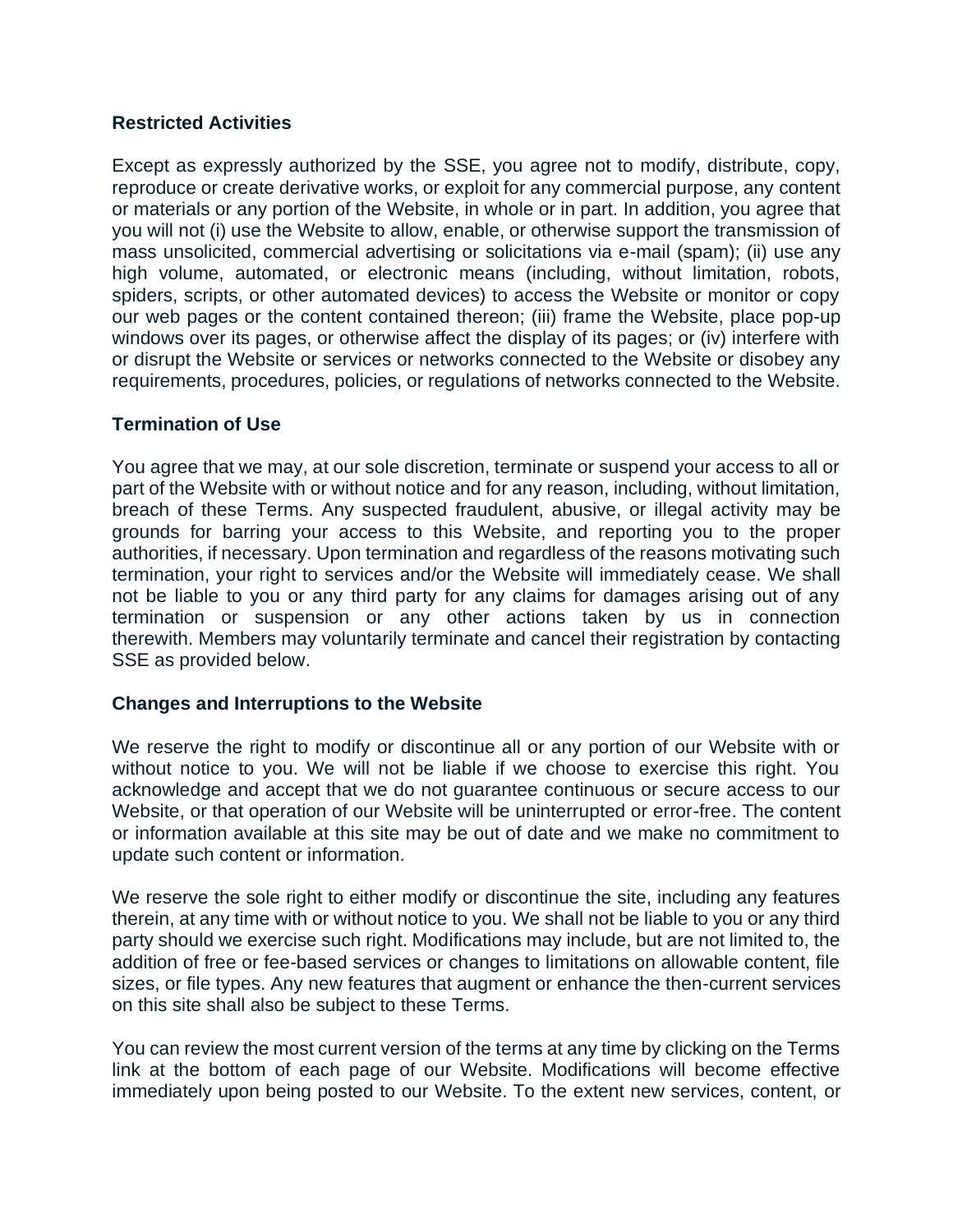features are added to our Website in the future, your use thereof is subject to these Terms Use.

Some states or jurisdictions do not allow the exclusion of certain warranties so some of the above limitations may not apply to you. Please consult the laws in your jurisdiction.

## **Disclaimer of Warranties and Limitation of Liability**

TO THE FULLEST EXTENT PERMITTED BY LAW, THE SSE, ITS RELATED ENTITIES, ITS SERVICE PROVIDERS, ITS LICENSORS, AND ITS OR THEIR RESPECTIVE PARTNERS, MEMBERS, OFFICERS, DIRECTORS, EMPLOYEES, OR AGENTS (COLLECTIVELY THE "SSE PARTIES") EXPRESSLY DISCLAIM ALL WARRANTIES OF ANY KIND, WHETHER EXPRESS, IMPLIED, OR STATUTORY, INCLUDING, BUT NOT LIMITED TO, ANY IMPLIED WARRANTIES OF MERCHANTABILITY, FITNESS FOR A PARTICULAR PURPOSE, TITLE, AND NON-INFRINGEMENT, RELATED TO OUR WEBSITE. THE SSE PARTIES DO NOT WARRANT OR REPRESENT THAT YOUR USE OF MATERIALS DISPLAYED ON, OR OBTAINED THROUGH, THIS WEBSITE WILL NOT INFRINGE THE RIGHTS OF OTHER USERS OF THE SITE OR OF THIRD PARTIES. YOU UNDERSTAND AND AGREE THAT YOUR USE OF OUR WEBSITE IS AT YOUR SOLE RISK. OUR WEBSITE AND ALL CONTENT AND SERVICES OFFERED THROUGH THE WEBSITE ARE PROVIDED ON AN "AS IS" AND "AS AVAILABLE" BASIS. THE SSE PARTIES ARE NOT RESPONSIBLE FOR THE TIMELINESS OF DELIVERY OF CONTENT, ANY FAILURES OF DELIVERY, ERRONEOUS DELETION, OR ANY LOSS OR DAMAGE OF ANY KIND YOU CLAIM WAS INCURRED AS A RESULT OF THE USE OF THE WEBSITE. UNDER NO CIRCUMSTANCES, WILL ANY OF THE SSE PARTIES BE LIABLE TO YOU, OR TO ANY PERSON OR ENTITY CLAIMING THROUGH YOU, FOR ANY LOSS, INJURY, LIABILITY, OR DAMAGES ARISING OUT OF OR IN CONNECTION WITH YOUR ACCESS TO, USE OF, INABILITY TO USE, OR RELIANCE ON OUR WEBSITE OR ANY CONTENT OR SERVICE PROVIDED TO YOU THROUGH OUR WEBSITE. THIS IS A COMPREHENSIVE LIMITATION OF LIABILITY THAT APPLIES TO ALL LOSSES AND DAMAGES OF ANY KIND WHATSOEVER, WHETHER DIRECT OR INDIRECT, GENERAL, SPECIAL, INCIDENTAL, CONSEQUENTIAL, EXEMPLARY, OR OTHERWISE, INCLUDING WITHOUT LIMITATION, LOSS OF DATA, GOODWILL, REVENUE, OR PROFITS. THIS LIMITATION OF LIABILITY APPLIES WHETHER THE ALLEGED LIABILITY IS BASED ON CONTRACT, NEGLIGENCE, TORT, STRICT LIABILITY, OR ANY OTHER BASIS; EVEN IF ANY OF THE SSE PARTIES HAVE BEEN ADVISED OF OR SHOULD HAVE KNOWN OF THE POSSIBILITY OF SUCH DAMAGES; AND WITHOUT REGARD TO THE SUCCESS OR EFFECTIVENESS OF OTHER REMEDIES. IF ANY PART OF THIS LIMITATION OF LIABILITY IS FOUND TO BE INVALID, ILLEGAL, OR UNENFORCEABLE FOR ANY REASON, THEN THE AGGREGATE LIABILITY OF THE SSE PARTIES FOR LIABILITIES THAT OTHERWISE WOULD HAVE BEEN LIMITED WILL NOT EXCEED ONE HUNDRED U.S. DOLLARS.